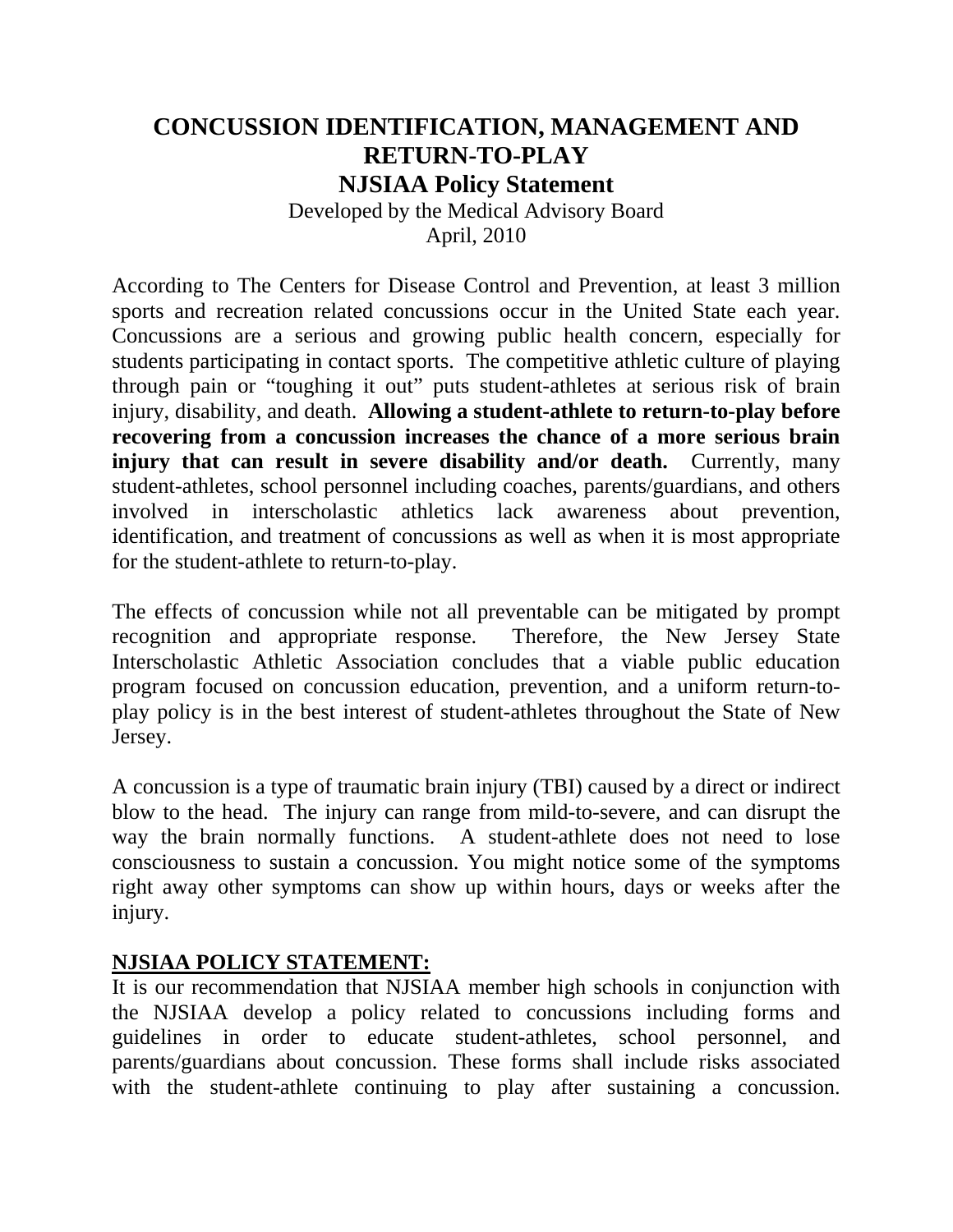Parents/guardians of a student-athlete, who participates in interscholastic athletics, shall receive on an annual basis, per each year the student-athlete participates, a concussion informational sheet. The student-athlete and their parents/guardians shall sign one copy of the informational sheet along with all pre-participation examination forms, acknowledging the receipt of this information. These forms are to be given to the proper authorities in the school district prior to the studentathlete initiating involvement in athletics. Informational sheets and preparticipation examination forms shall be forwarded to the office of the Principal or their designate for the district. Failure to comply with the provision of this shall preclude the student-athlete from participating in athletics related to the desired sport.

The NJSIAA recognizes that a majority of member schools employ the services of an athletic trainer. As health care providers who work under the supervision of a licensed physician, athletic trainers serve as an extension of the physician, and play key role in a concussion education and management program. Schools that employ athletic trainers should ensure they play a central role in the school's concussion education and management program.

## **ANNUAL TRAINING RELATED TO CONCUSSION:**

NJSIAA member high schools shall ensure that student-athletes, coaches, athletic trainers, and physicians employed by the school district and show proof of satisfactory completion of that training. Officials should receive annual training from their chapters. Concussion training will be applicable towards certified continuing education requirements.

### **RETURN-TO-PLAY GUIDELINES:**

NJSIAA member high schools that partake in interscholastic athletics shall develop a written plan of policy to address incidents of suspected or actual concussion among participants that are involved in the district programs. A student-athlete who is suspected of sustaining or who has sustained a concussion and/or has become unconscious during an athletic event shall not return-to-play until (s)he meets all of the following criteria:

- 1. Immediate removal from play and no return-to-play that day.
- 2. Medical evaluation to determine the presence/absence of concussion.
- 3. It is recommended that the student-athlete diagnosed with a concussion complete a symptom-free week initiated on the first asymptomatic day before initiating a graduated return-to-play exercise protocol. The student-athlete must be monitored during this time period for any reoccurrence of concussion symptoms.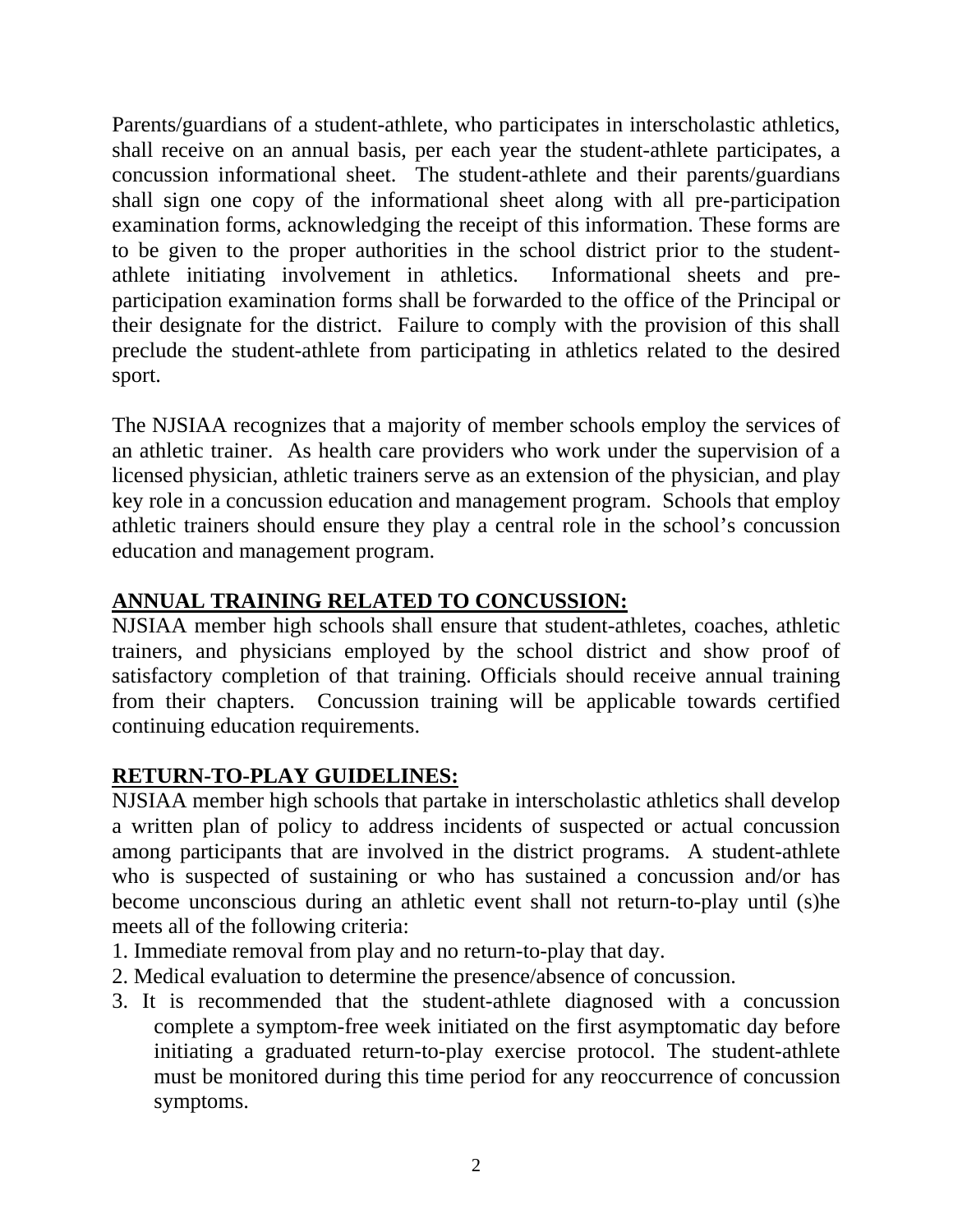- 4. If the student-athlete exhibits a re-emergence of any post-concussion signs or symptoms once they return-to-play, they will be removed from exertional maneuvers and return to his/her primary care physician or the team doctor for reevaluation.
- 5. If concussion symptoms reoccur during the graduated return-to-play exercise protocol, the student-athlete will return to the previous level of activity that caused no symptoms and then advance as tolerated.
- 6. Utilization of available tools such as symptom checklists, baseline and balance testing are suggested.

### **POSSIBLE SIGNS AND SYMPTOMS OF CONCUSSION:**

Signs observed (a member of the coaching staff, athletic trainer, and/or physician) include but are not limited to:

1. Appears dazed, stunned, or disoriented.

2. Forgets plays or demonstrates short-term memory difficulties (e.g. is unsure of the game, score, or opponent)t.

- 3. Exhibits difficulties with balance or coordination.
- 4. Answers questions slowly or inaccurately.
- 5. Loses consciousness.
- 6. Demonstrates behavior or personality changes.
- 7. Is unable to recall events prior to or after the hit.

Symptoms reported by the student-athlete to a member of the coaching staff, athletic trainer, and/or physician include but are not limited to:

- 1. Headache.
- 2. Nausea/vomiting.
- 3. Balance problems or dizziness.
- 4. Double vision or changes in vision.
- 5. Sensitivity to light or sound/noise.
- 6. Feeling of sluggishness or fogginess.
- 7. Difficulty with concentration, short-term memory, and/or confusion.
- 8. Irritability or agitation.
- 9. Depression or anxiety.
- 10. Sleep disturbance.

#### **GRADUATED RETURN-TO-PLAY EXERCISE PROTOCOL:**

Step 1: No activity, complete physical and cognitive rest. The objective of this step is recovery.